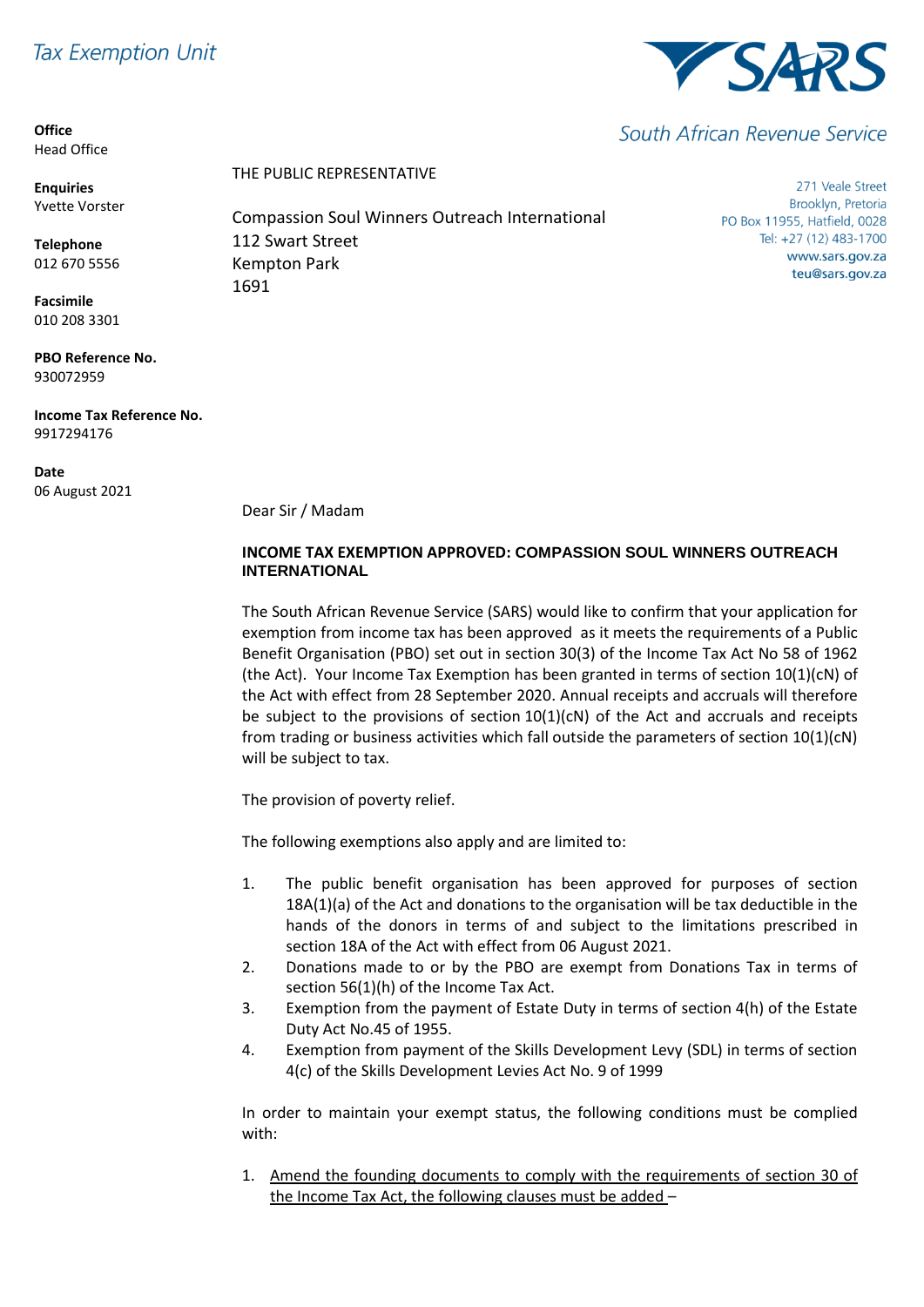- a) At least three persons will accept fiduciary responsibilities for the public benefit organisation. They will not be connected persons in relation to each other, and no single person directly or indirectly controls the decision making powers relating to such an organisation.
- b) The funds of the public benefit organisation will be used solely for the objects for which it was established
- c) No activity will directly or indirectly promote the economic self-interest of any fiduciary or employee of the organisation otherwise than by way of reasonable remuneration.
- d) No funds will be distributed to any person, other than in the course of undertaking any public benefit activity.
- e) Dissolution clause must be amended to state that up on dissolution of the public benefit organisation, the remaining assets must be transferred to:
	- Another public benefit organisation which has been approved in terms of section 30 of the Act.
	- Any institution, board or body which is exempt from payment of income tax in terms of section 10(1)(cA)(i) of the Act, which has as its sole or principal object the carrying on of any public benefit activity; or
	- Any department of state or administration in the national or provincial or local sphere of government of the Republic contemplated in section 10(1)(a) or (b) of the Act.
- f) The activities of the organisation are to be carried on in a non-profit manner and with an altruistic or philanthropic intent.
- g) The public benefit organisation will not be a party to, or does not knowingly permit, or has not knowingly permitted, itself to be used as part of any transaction, operation or scheme of which the sole or main purpose is the reduction, postponement or avoidance of liability for any tax, duty or levy which, but for such transaction, operation or scheme, would have been or would have become payable by any person under this Act or any other Act administered by the Commissioner.
- h) No resources will be used, directly or indirectly, to support advance or oppose any political party.
- i) No remuneration will be paid to any employee, office bearer, member or other person which is excessive, having regard to what is generally considered reasonable in the sector and in relation to the service rendered and has not and will not economically benefit any person in a manner which is not consistent with its objects.
- j) No donation will be accepted which is revocable at the instance of the donor for reasons other than a material failure to conform to the designated purposes and conditions of such donation, including any misrepresentation with regard to the tax deductibility thereof in terms of section 18A: Provided that a donor (other than a donor which is an approved public benefit organisation or an institution, board or body which is exempt from tax in terms of section 10(1)(cA)(i),which has as its sole or principal object the carrying on of any public benefit activity) may not impose any conditions which could enable such donor or any connected person in relation to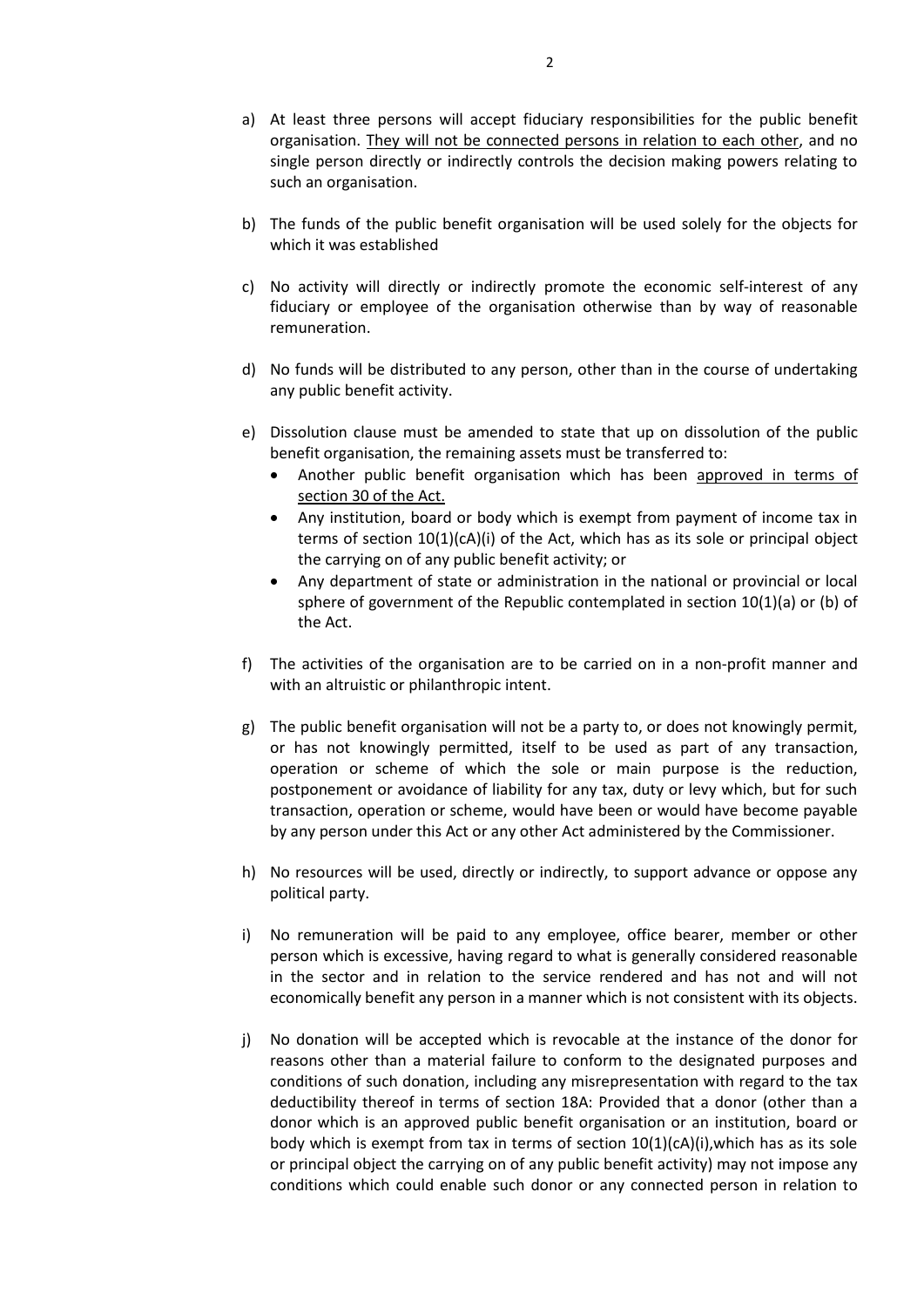such donor to derive some direct or indirect benefit from the application of such donation.

- k) A copy of all amendments to the founding documents will be submitted to the Commissioner for the South African Revenue Service.
- l) The public benefit organisation will comply with reporting requirements as may be determined by the Commissioner for the South African Revenue Services.
- m) All public benefit activities carried on by the public benefit organisation will be for the benefit of, or widely accessible to, the general public at large, including any sector thereof, other than small and exclusive groups.

### **A copy of the amended founding documents incorporating the above must be submitted to this office within 6 months on receipt of the approval letter.**

The following options are available to you for the submission of the information:

- Electronically via e-mail to [teu@sars.gov.za](mailto:teu@sars.gov.za)
- Nearest SARS Branch Office
- 2. When issuing a tax deductible receipt it must include the following information:
	- a) The reference number (the PBO number quoted on this letter).
	- b) The date of the receipt of the donation.
	- c) The name and address of the organisation issuing the receipt to which enquiries may be directed.
	- d) The name and address of the donor.
	- e) The amount or nature of the donation if not in cash.
	- f) Certification that the receipt is issued for the purpose of section 18A and that the donation will be used exclusively for the activities which are approved for section 18A purposes.
	- g) The receipt must be issued in the year when the donation is received by the organisation approved for purposes of section 18A.
- 3. Furthermore, given the S18A approval granted, you must submit with your annual tax return, audit certificate stating that 18A funds for which 18A certificate were issued are utilised for 18A activities and supporting documentation which include the full particulars of all the receipts issued in respect of deductible donations and how these funds were spent.
- 4. Submit an annual Income Tax Return (IT12EI) by the due date via SARS eFiling or manually. Your IT12EI can be obtained by
	- o Registering online at www.sarsefiling.co.za to access, request and submit the IT12EI electronically
	- o Calling the SARS Contact Centre on 0800 00 SARS (7277)
	- o Requesting an IT12EI by contacting the TEU on teu@sars.gov.za or calling (012) 483 1700
	- o Requesting an IT12EI by visiting your local SARS branch.
- 5. Tax deductible receipts may only be issued for *bona fide* donations. Refer to Annexure A for more information in this regard.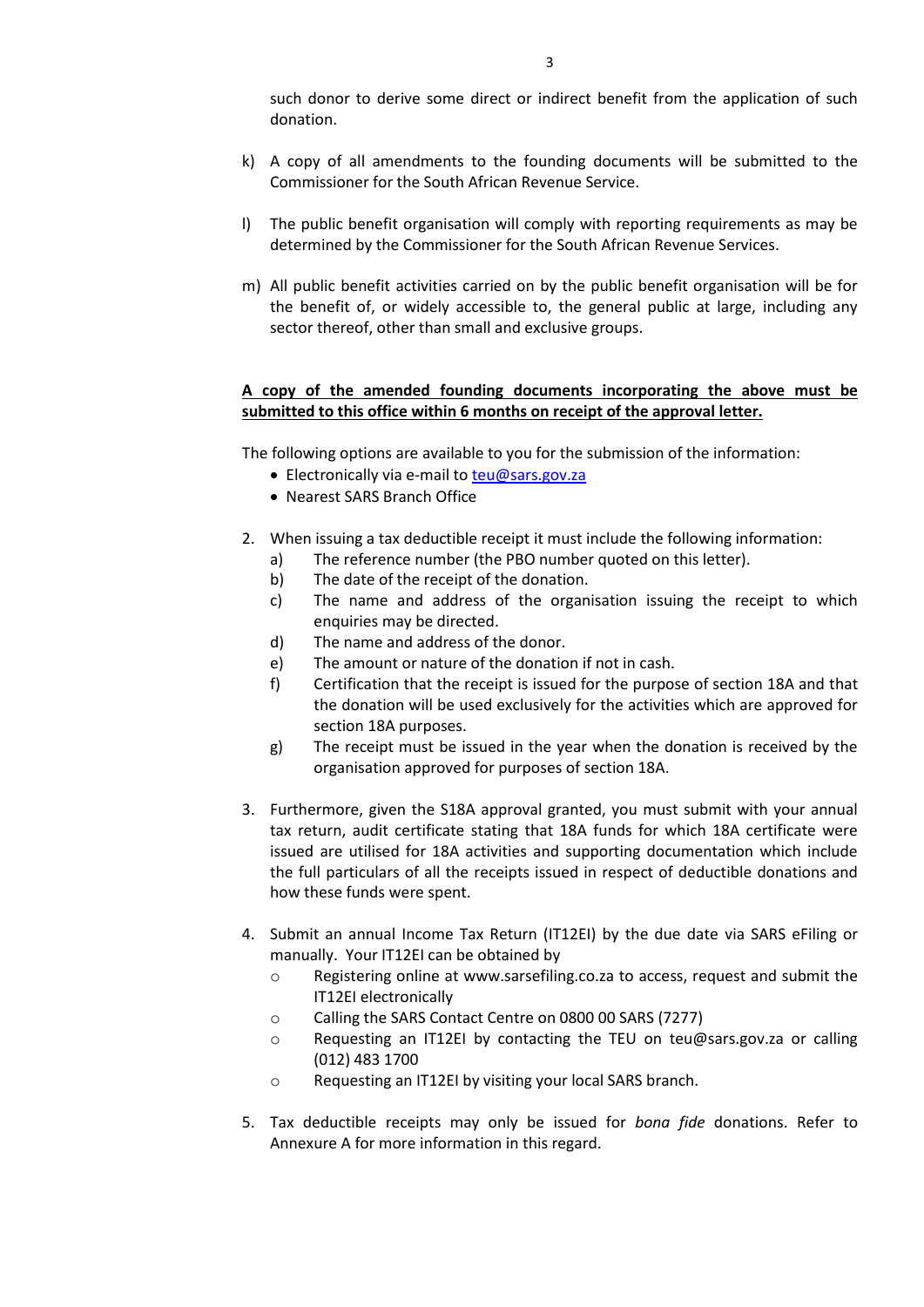- 6. The exemption approval as contained in this letter is subject to review on an annual basis by the TEU upon receipt of annual income tax return and S18A supporting documentation.
- 7. SARS must be informed in writing within 21 working days of any change in registered particulars (e.g. representative, change of name, address, trustee details, office bearers, etc.).

For further information or assistance, email your query to teu@sars.gov.za, visit the SARS website [www.sars.gov.za,](http://www.sars.gov.za/) call the TEU on 012 483 1700 or visit the TEU offices. Kindly ensure that you have your ID and tax reference number on hand to enable SARS to assist you.

Sincerely

Yvette Vorster Tax Exemption Unit **ISSUED ON BEHALF OF THE COMMISSIONER FOR THE SOUTH AFRICAN REVENUE SERVICE**